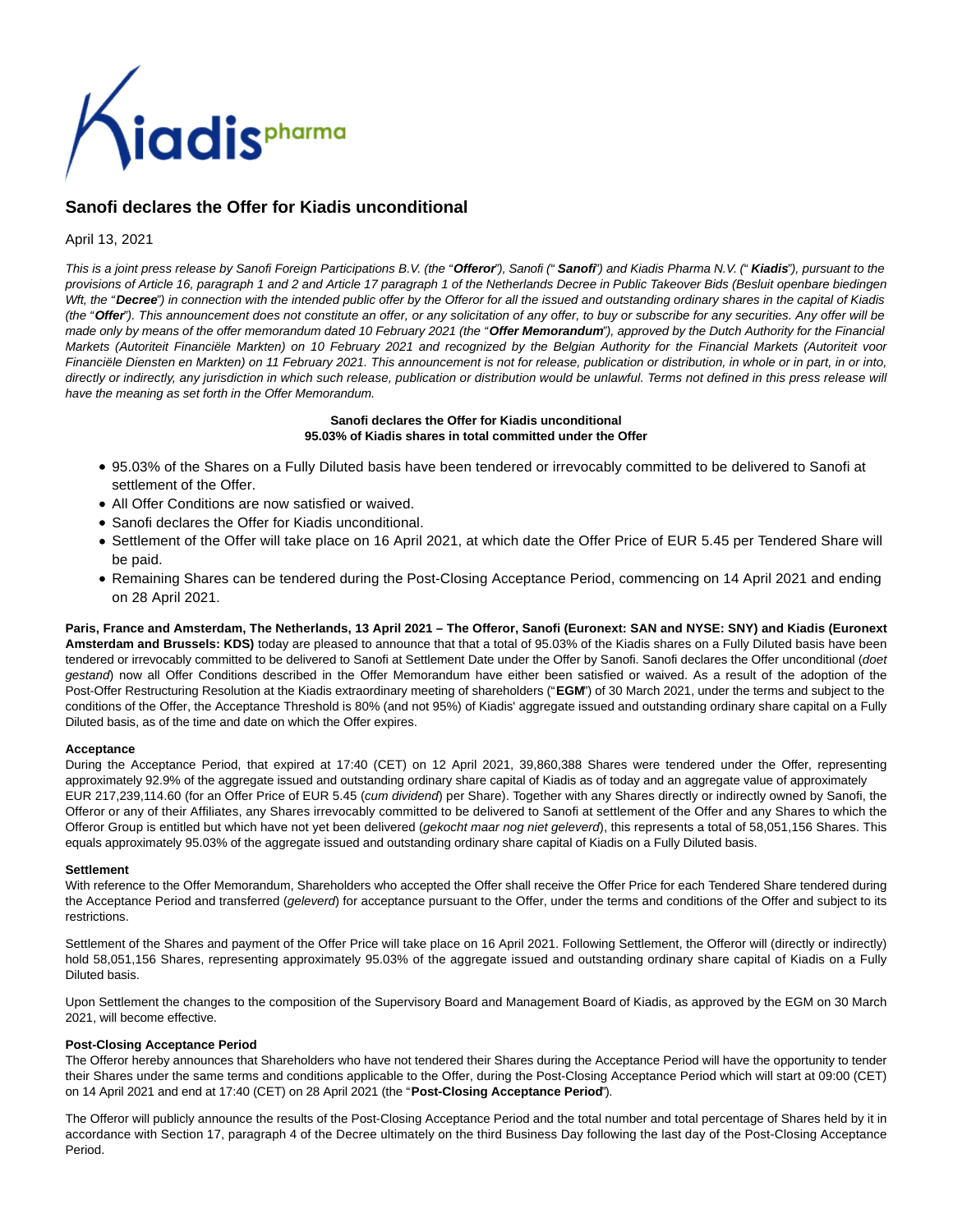The Offeror shall continue to accept for payment all Shares validly tendered (or defectively tendered provided that such defect has been waived by the Offeror) during the Post-Closing Acceptance Period and shall pay for such Shares as soon as reasonably possible and in any case no later than on the fifth Business Day following the last day of the Post-Closing Acceptance Period.

During the Post-Closing Acceptance Period, Shareholders have no right to withdraw Shares from the Offer, regardless of whether their Shares have been validly tendered (or defectively tendered, provided that such defect has been waived by the Offeror) during the Offer Period or the Post-Closing Acceptance Period.

## **Delisting**

The Offeror and Kiadis shall seek to procure the delisting of the Shares on Euronext Amsterdam and Euronext Brussels as soon as possible under Applicable Rules. Delisting may further adversely affect the liquidity and market value of any Shares not tendered.

#### **Further implications of the Offer being declared unconditional**

Remaining Shareholders who do not wish to tender their Shares in the Post-Closing Acceptance Period should carefully review the sections of the Offer Memorandum that further explain the intentions of the Offeror, such as (but not limited to) Section 6.11 (Consequences of the Offer for non-tendering Shareholders), which describes certain implications to which such Shareholders may become subject with their continued shareholding in Kiadis.

The Offeror intends to initiate the Buy-Out in an expeditious manner. Reference is made to section 6.11(c) (Buy-Out) of the Offer Memorandum.

#### **Announcements**

Any announcement contemplated by the Offer Memorandum will be issued by press release. Any press release issued by the Offeror will be made available on the website of the Offeror [\(www.sanofi.com\).](https://www.globenewswire.com/Tracker?data=94-UiOCRwpyI33sMY0cJKq2pxVV54_z_Ux8z7szQMxjeURXjiES2n2FLgdu7zFpmzAesTG3Zlfc2V_DWG2k8AQ==) Any press release issued by Kiadis will be made available on the website [\(www.kiadis.com\).](https://www.globenewswire.com/Tracker?data=94-UiOCRwpyI33sMY0cJKk4Jmz8CuAF1OvXdAUJ5lI3_6nXnUP63hAualkkxSB0xdeT38uYxKycqVGWir44Bpg==)

Subject to any applicable requirements of the applicable rules and without limiting the manner in which the Offeror may choose to make any public announcement, the Offeror will have no obligation to communicate any public announcement other than as described above.

### **Offer Memorandum, Position Statement and further information**

This announcement contains selected, condensed information regarding the Offer and does not replace the Offer Memorandum and/or the Position Statement. The information in this announcement is not complete and additional information is contained in the Offer Memorandum and the Position Statement.

Digital copies of the Offer Memorandum are available on the website of the Offeror [\(www.sanofi.com\)](https://www.globenewswire.com/Tracker?data=94-UiOCRwpyI33sMY0cJKlOO26e0xiQHSzACD0KpXF6NRGv0CVIz89QfyiwNqWZjfcAP5GxA64Kz3reFaQRiuA==) and digital copies of the Position Statement are available on the website of Kiadis [\(www.kiadis.com\).](https://www.globenewswire.com/Tracker?data=94-UiOCRwpyI33sMY0cJKv-Esh1USMRHPosZyIP0CUdrEl5dpnfiafPcJ_CH-bkaGzCTTrkWH9mYT-aQ4BM5PA==) Such websites do not constitute part of, and are not incorporated by reference into, the Offer Memorandum. Copies of the Offer Memorandum and the Position Statement are on request also available free of charge at the offices of Kiadis and the Settlement Agent at the addresses below:

Kiadis Kiadis Pharma N.V. Paasheuvelweg 25A 1105 BP Amsterdam The Netherlands

# **For more information:**

**Kiadis:** Maryann Cimino, Director Investor Relations & Corporate Affairs Tel: +1 (617) 710 7305 [m.cimino@kiadis.com](mailto:m.cimino@kiadis.com)

**Kiadis Media Relations Contacts LifeSpring Life Sciences Communication:** Leon Melens (Amsterdam) Tel: +31 (20) 538 16 427 [lmelens@lifespring.nl](mailto:lmelens@lifespring.nl)

**Optimum Strategic Communications:** Mary Clark, Supriya Mathur Tel: +44 (203) 950 9144 [kiadis@optimumcomms.com](mailto:kiadis@optimumcomms.com)

Settlement Agent ING Bank N.V. Bijlmerdreef 106 1102 CT Amsterdam The Netherlands

**Sanofi: Sanofi Media Relations Contact** Ashleigh Koss Tel.: +1 (908) 205 2572 [ashleigh.koss@sanofi.com](mailto:ashleigh.koss@sanofi.com)

### **Sanofi Investor Relations Contacts Paris** Eva Schaefer-Jansen Arnaud Delepine

Yvonne Naughton

# **Sanofi Investor Relations Contacts North America**

Felix Lauscher Fara Berkowitz Suzanne Greco

 IR main line: Tel.: +33 (1) 53 77 45 45 [ir@sanofi.com](mailto:ir@sanofi.com)

#### **About Kiadis**

Founded in 1997, Kiadis is committed to developing innovative cell-based medicines for patients with life-threatening diseases. With headquarters in Amsterdam, The Netherlands, and offices and activities across the United States, Kiadis is reimagining medicine by leveraging the natural strengths of humanity and our collective immune system to source the best cells for life.

Kiadis is listed on the regulated market of Euronext Amsterdam and Euronext Brussels since July 2, 2015, under the symbol KDS. Learn more at [www.kiadis.com.](https://www.globenewswire.com/Tracker?data=94-UiOCRwpyI33sMY0cJKjvmsk-k30V2xSz_QSNmTBOGbmRV84ZjPyr7kGc1VL2UmZsqhBNl3XFawDq19qE5Dg==)